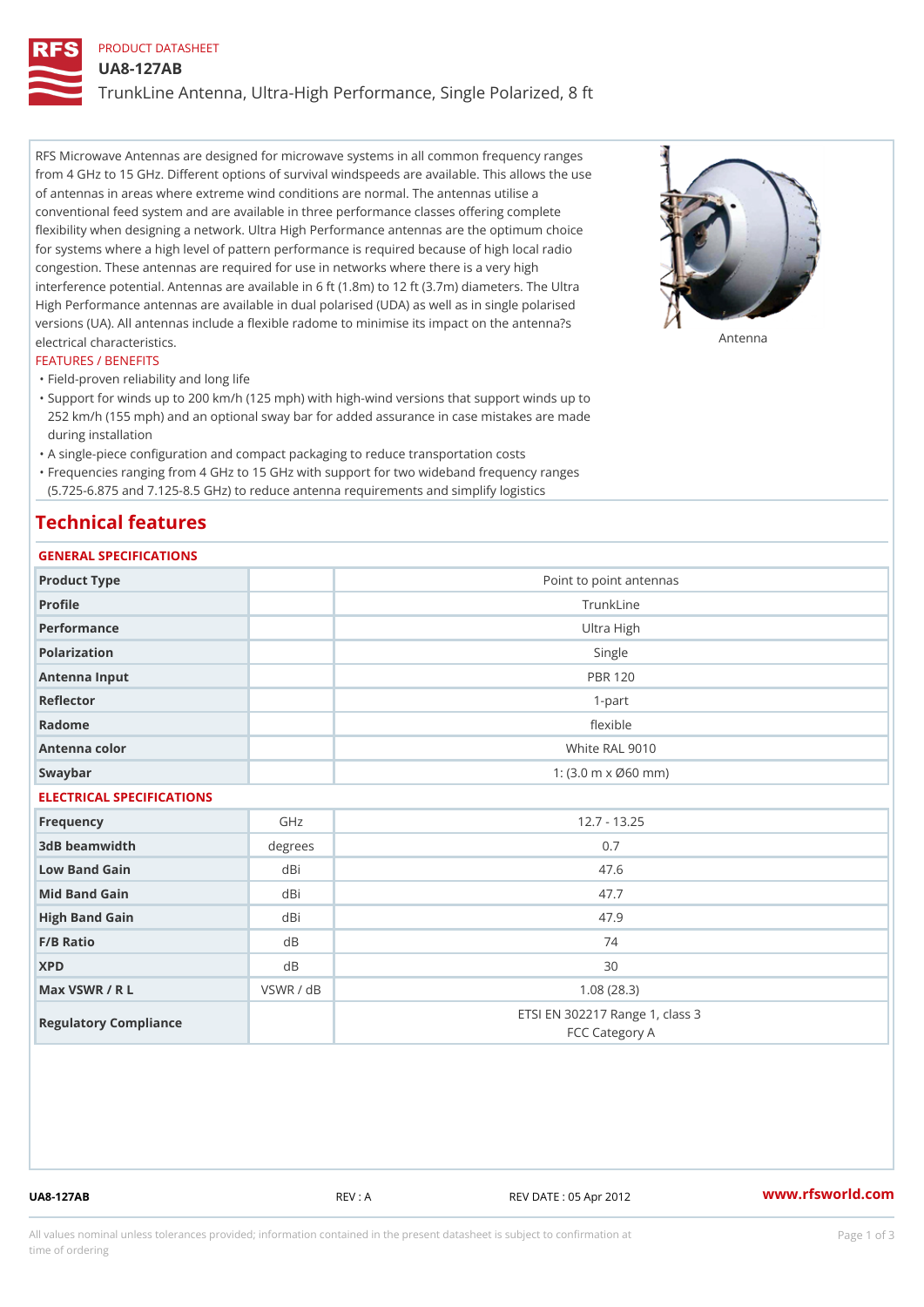## PRODUCT DATASHEET

## UA8-127AB

TrunkLine Antenna, Ultra-High Performance, Single Polarized, 8 ft

| MECHANICAL SPECIFICATIONS                                 |              |                                                                         |  |  |
|-----------------------------------------------------------|--------------|-------------------------------------------------------------------------|--|--|
| Diameter                                                  | ft $(m)$     | 8(2.4)                                                                  |  |  |
| Elevation Adjustment                                      | degrees      | ± 5                                                                     |  |  |
| Azimuth Adjustment                                        | degrees      | ± 5                                                                     |  |  |
| Polarization Adjustment                                   | degrees      | ± 5                                                                     |  |  |
| Mounting Pipe Diameter<br>minimum                         | $mm$ (in)    | 114(4.5)                                                                |  |  |
| Mounting Pipe Diameter<br>maximum                         | $mm$ (in)    | 114(4.5)                                                                |  |  |
| Approximate Weight                                        | kg (1b)      | 180 (396)                                                               |  |  |
| Survival Windspeed                                        | $km/h$ (mph) | 200 (125)                                                               |  |  |
| Operational Windspeed                                     | $km/h$ (mph) | 190 (118)                                                               |  |  |
| <b>STRUCTURE</b>                                          |              |                                                                         |  |  |
| Radome Material                                           |              | PVC coated fabric                                                       |  |  |
| <b>FURTHER ACCESSORIES</b>                                |              |                                                                         |  |  |
| optional Swaybar                                          |              | 1: SMA-SK-60-3000A (3.0 m x Ø60 mm)                                     |  |  |
| Further Accessories                                       |              | SMA-WK-8: Wind Kit<br>SMA-SKO-UNIVERSAL-L : Universal sway bar fixation |  |  |
| <b>MOUNTOUTLINE</b>                                       |              |                                                                         |  |  |
| m m<br>Dimension_A<br>(in)                                |              | 2616 (103.4)                                                            |  |  |
| m m<br>$Dimension_B$<br>(in)                              |              | 1450(57.1)                                                              |  |  |
| m m<br>$Dimension_C$<br>(in)                              |              | 460 (18.1)                                                              |  |  |
| $Dim_D -$<br>m m<br>$114$ m m (4.5_ir) $\mathbb{R}$ imple |              | 190(7.5)                                                                |  |  |
| m m<br><b>B</b> the control of the control                |              | 0.401400                                                                |  |  |

Dimension\_E

Dimension\_F

(in)

m<sub>m</sub> (in)

310 (12.3)

1120 (44.1)

UA8-127AB REV : A REV : A REV DATE : 05 Apr 2012 WWW.rfsworld.com